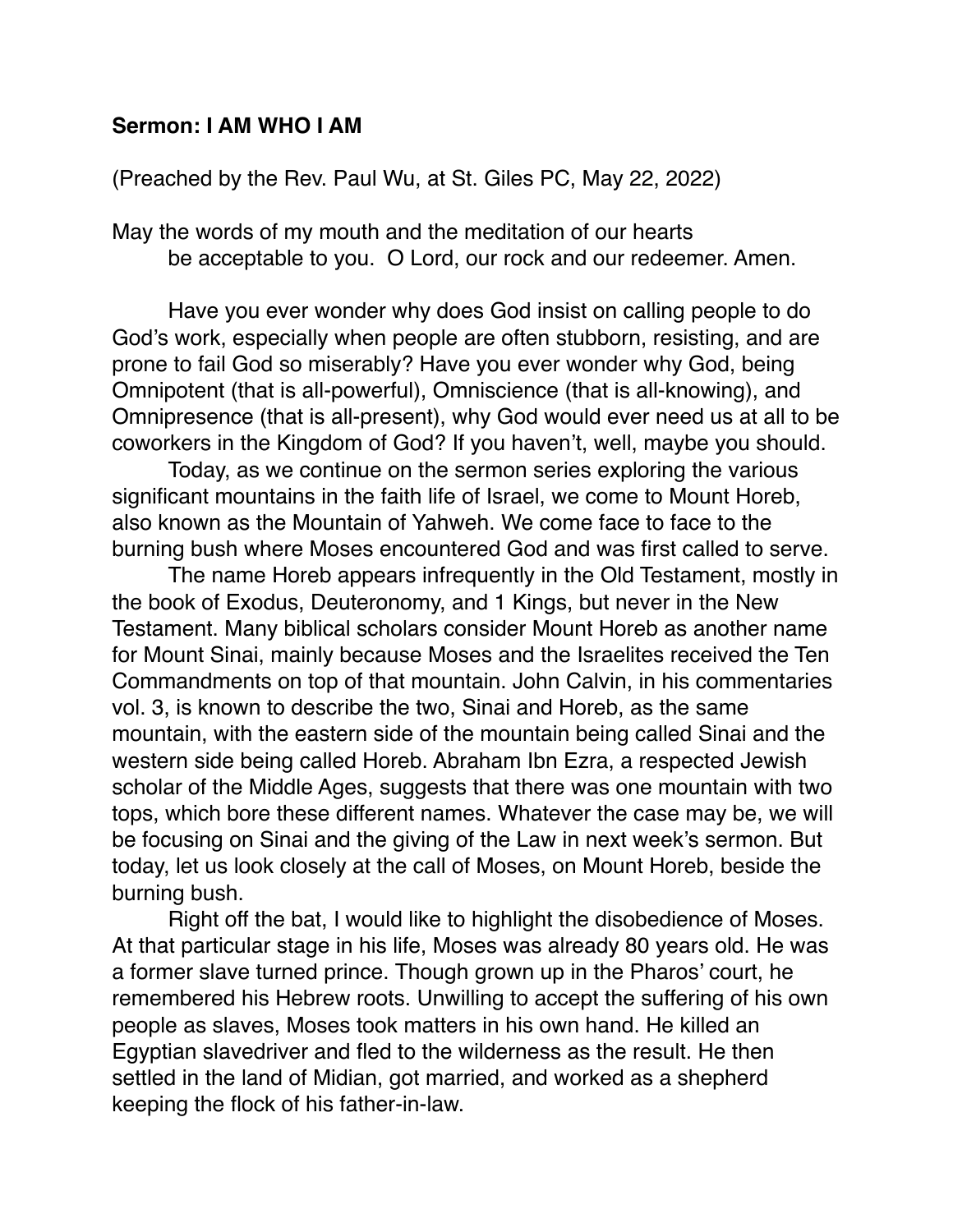Life had been hard on Moses, and it had been a disappointment. His former grandeur had all but faded, and he had now settled as a simple folk, in his latter stage of life. As he tended to his flock of sheep beyond the wilderness, he came unknowingly to Mount Horeb, the mountain of God. There the angel of the Lord appeared to him in a flame of fire out of a bush; he looked, and the bush was blazing, yet it was not consumed.

What an odd sight to behold, so Moses approached, walking ever closer to that burning bush. At this point, a voice called to him out of the bush, God called out the name of Moses and instructed him in verse 5 to "*Come no closer! Remove the sandals from your feet, for the place on which you are standing is holy ground.*" It is interesting to note that most commentaries on this passage assume that Moses complied, and removed his sandals, as instructed by God. But that is not what the Scripture actually says in the following verse. In verse 6, God explained who God is, by saying, "*I am the God of your father, the God of Abraham, the God of Isaac, and the God of Jacob.*" And in reaction, Moses hid his face, for he was afraid to look at God. He hid his face, he never removed his sandals.

Hebrew storytelling is quite fascinating. As a general literary rule of thumb, obedience is often depicted by a recipient's action matching precisely the command, often word to word. In the case of the story of Moses standing beside the burning bush, the lack of a clear description of him removing the sandal ought to be quite jarring, an ominous sign of further disobedience to come. And it came like a flood in the subsequent interaction between him and God in Exodus chapter 3 and 4.

After God explained why Moses was being called, that God has heard the cry of the Israelites, that Moses was being send back to Egypt, to lead God's people out of the land of slavery. Instead of praising and acknowledging God, of God's merciful and just nature, Moses objected to this call. Five specific objections came from Moses (I counted, and there were 5).

In 3:11, "Who am I that I should go…?"

Perhaps a sign of humbleness.

In 3:13, "What is your name?"

or to paraphrase, 'Who are you to send me?'

In 4:1, "They won't believe me or listen to me."

Those stubborn Israelites, count me as one.

In 4:10, "I am slow of speech and slow of tongues!"

Did Moses stutter? He certainly was not slow to object.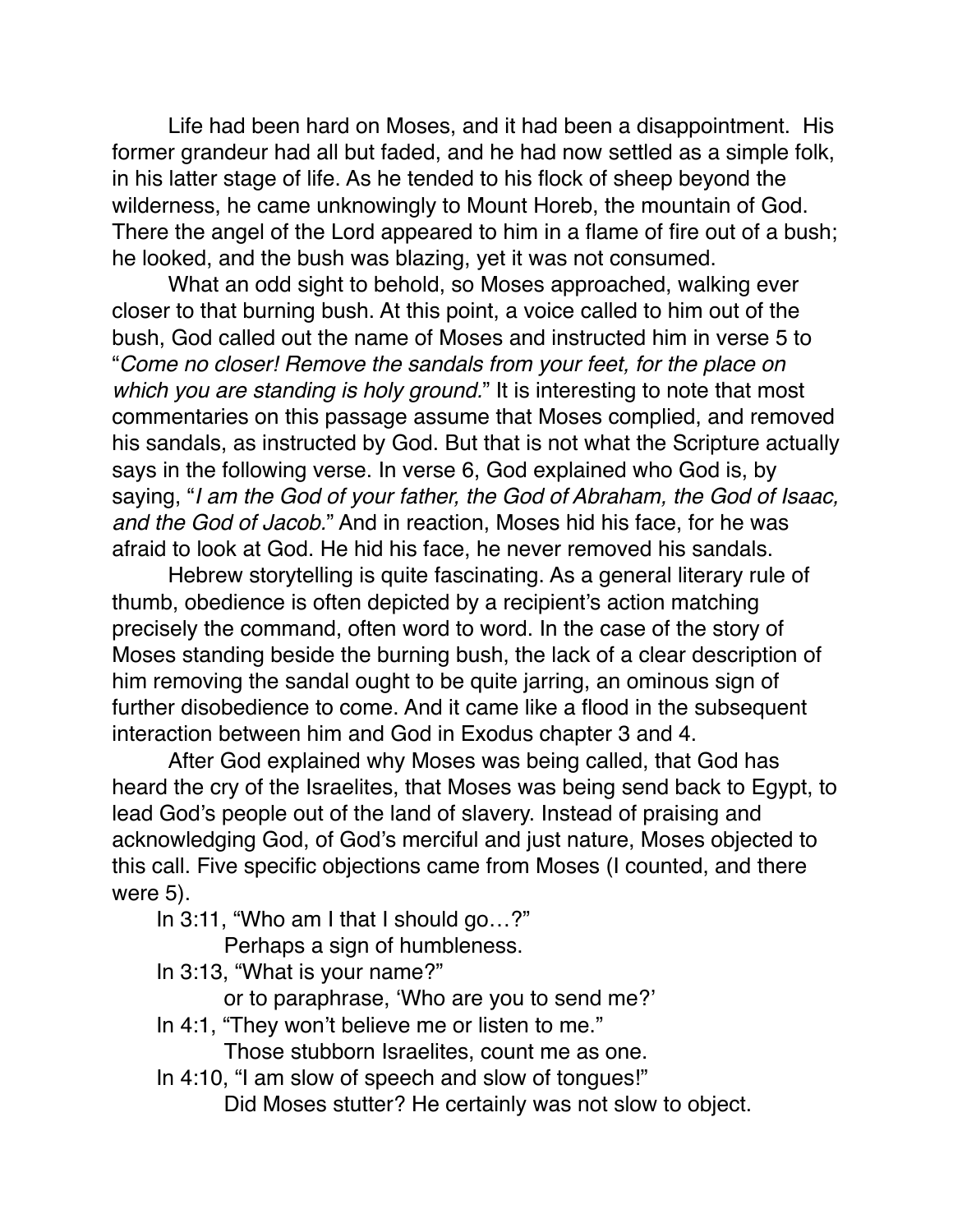Then finally, the last objection: In 4:13, "Send someone else!"

In face of every one of these objections, God provided signs, patiently explained why God is sending him, that it is the Lord who gives speech to people, it is God who opens and shut the eyes and ears of all mortals. Despite all God said and did, Moses still insisted "send someone else!" What a gall of that mortal to refuse God, not once or twice, but five times. Yet, it is in this interaction we come to know who God really is. "*But you, O*  Lord, are a God merciful and gracious, slow to anger and abounding in *steadfast love and faithfulness.*" (Psalm 86:15)

One of the more challenging aspects of pastoral work as a minister is to raise up coworkers in a congregation. Invitation by the minister is often not sufficient. I often have to encourage people, to pray with them, promise to walk with them in their serving life. When people stumble, and inevitably we all stumble, I have to remain steadfast, to be strong, and hoping in the process, to project and to give hope. I find myself doing all these, even though I am often not strong enough. Many times I came close to quitting altogether (but God won't let me). Many times I cry out to God when looking at how people, many a faithful Christian, inevitably mess up God's church, regrettably wounding the body of Christ. I wonder, why wouldn't the Lord just simply come down and throw out everyone of us, and simply do everything Himself? But God did not, the Lord would not.

In God's interaction with Moses during this call on Mount Horeb, we also got a glimpse of the God-self in the self-revealed name of God. To the best of our knowledge, the name of God is pronounced as Yahweh, although no one is really sure, and no one is supposed to say it correctly, unless you are the high priest of Judaism, and only once a year in a specific occasion, and only in the inner court, the Holy of Holy of the temple in Jerusalem.

The tetragram, or the four consonants of *YHWH* is further elaborated by God, in the Hebrew language, as *Ehyeh Asher Ehyeh*, often translated in English as '**I am who I am**'. Grammatically, it is the verb 'to be' or 'to exist' constructed in the imperfect tense. A better translation should be: I was who I was, I am who I am, I will be who I will be. I exist in the past, in the present, and in the future, simultaneously. God exists beyond time and space, God is infinite and unchanging. When we are called to follow this Great I AM, we embark on a journey of trust and obey. What God has planned to fulfil, God will see to it, to be brought to completion. Nothing we